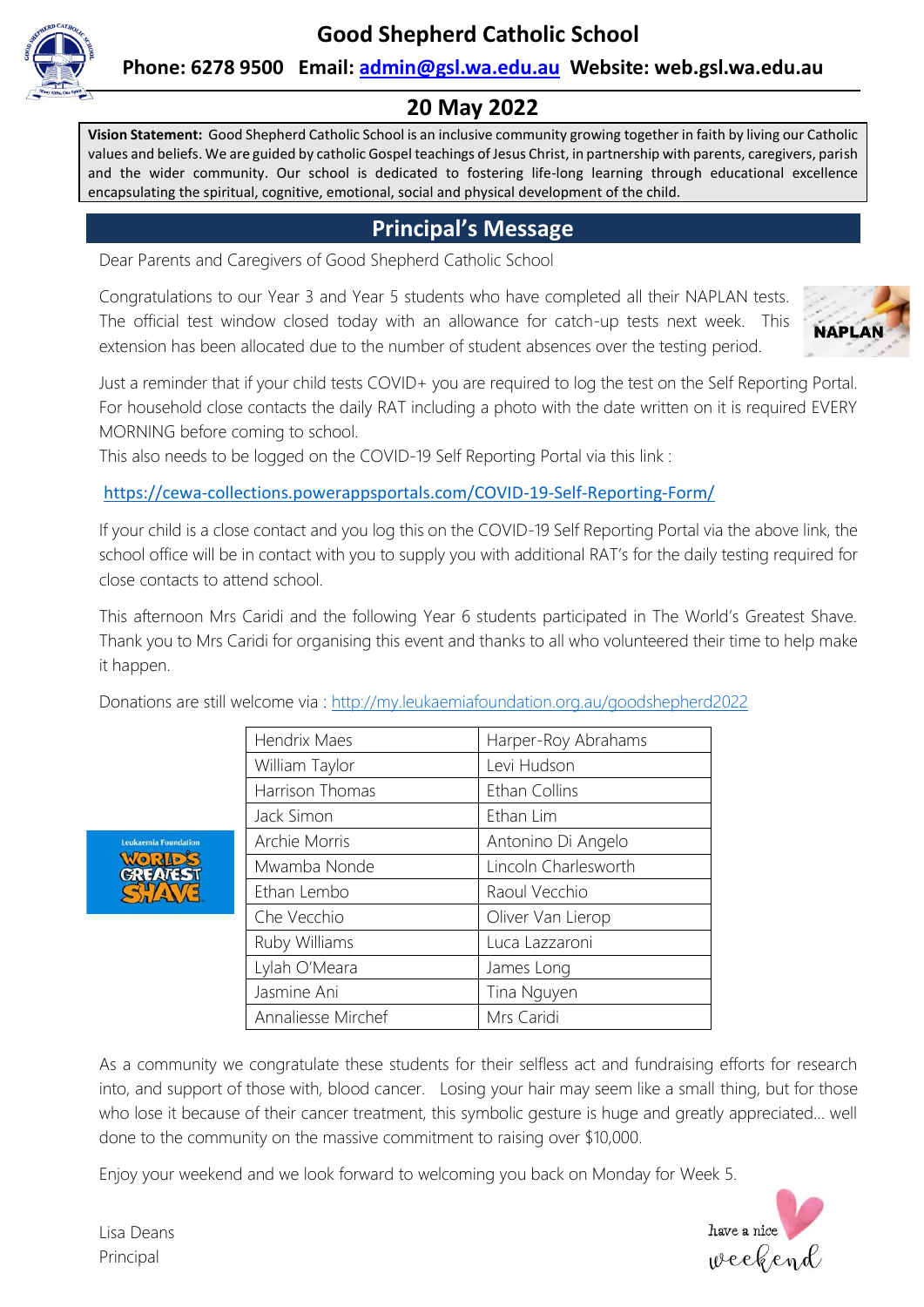# **School Values**



Our Catholic Values underpin all of our 6 school values. This year our School is focusing on our school value…



# *Respect*

We value ourselves, our faith, others, their property and the environment.

| <b>Faction Points</b> |     |  |
|-----------------------|-----|--|
| <b>Francis House:</b> | 262 |  |
| <b>Noonan House:</b>  | 220 |  |
| <b>Maali House:</b>   | 187 |  |
| <b>Foley House:</b>   | 219 |  |

# **Birthday's**



The following celebrated a birthday recently. We wish them a very **HAPPY BIRTHDAY!** 



*These will be acknowledged at our Monday assembly*

Kaylyn Patani KB Xavier Florias PPB Sunday Phimpha 5W Ifeanyichukwu Victor 1W Jake Jones 6W Anthony Vu 6W Akira Phan 5W Manveer Khanchi KB Mason Lim 4B

# **Term Dates 2022**



Term 2 Tuesday 26<sup>th</sup> April – Thursday 30<sup>th</sup> June Term 3 Monday 18<sup>th</sup> July – Thursday 22<sup>nd</sup> September Term 4 Monday 10<sup>th</sup> October – Friday 9<sup>th</sup> December

 *Pupil Free Days June (WA Day) & Friday 1<sup>st</sup> July August Monday* 7<sup>th</sup> November

# **Important Dates to Remember**

### *Subject to change, based on Covid-19 advice*

First Holy Communion Workshop 24<sup>th</sup> May P&F Mother's Day: 8 am  $27<sup>th</sup>$  May 1W Assembly  $27<sup>th</sup>$  May First Holy Communion 28<sup>th</sup> May Cheeseburger Day 2 1B Mass – 11.15 am 3





# **Facebook Page**

Good Shepherd Lockridge has its own Facebook Page. Please like our page and follow us as we begin to use this social forum to update you on information and current events happening within our wonderful school. Search @GoodShepherdLockridge

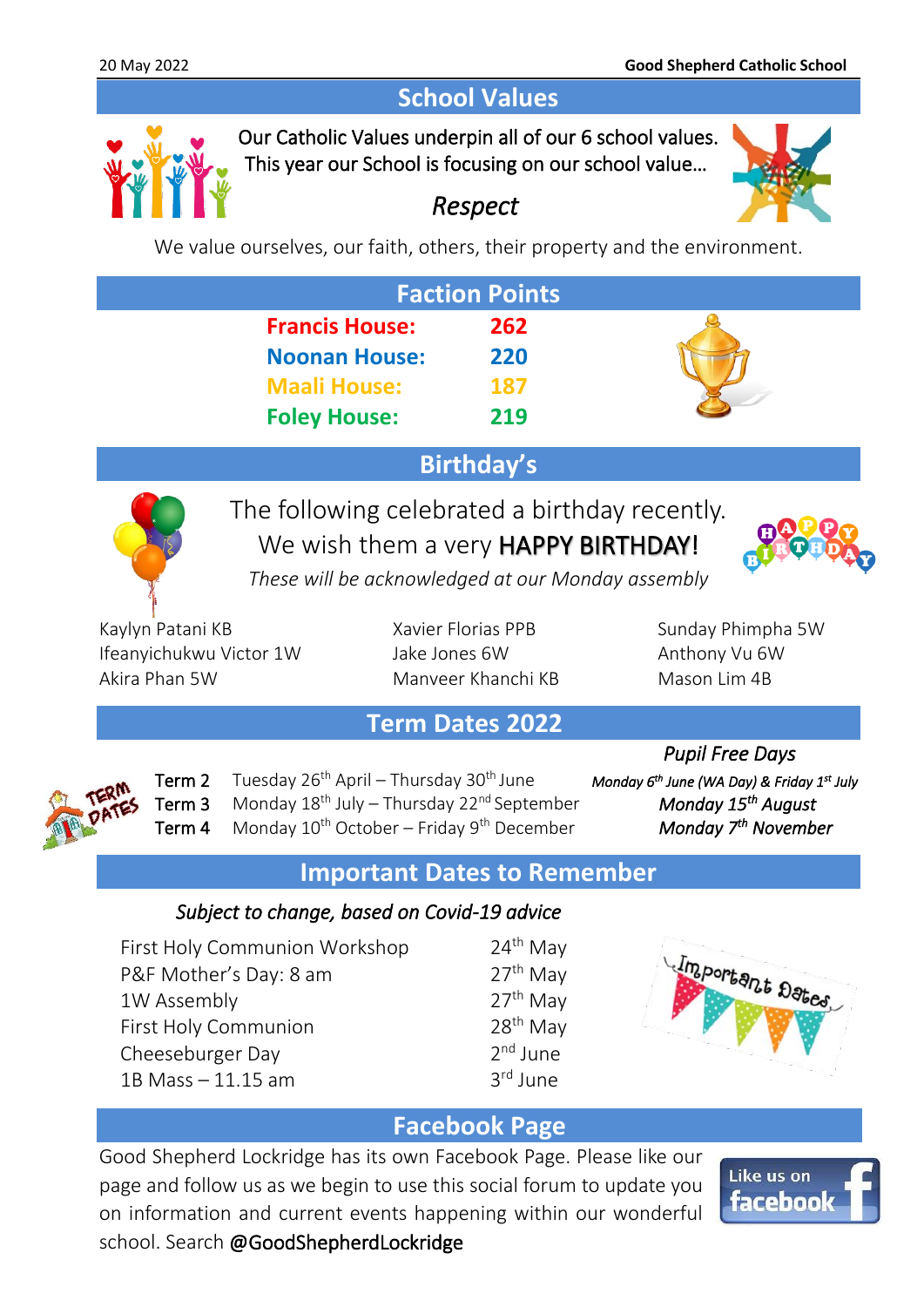# **Message from Year 6 Senior Leaders**

Hello everyone, we hope you have a wonderful week and enjoyed the assembly this Friday. Many children from year 6 and Mrs Caridi have raised a lot of money for The Greatest Shave, now they all look a bit funny! This week on Monday we had a gymnastics lesson from The GYM WARRIOR, we learned new tricks, it was heaps of fun. Shirya and Stephanie



Fun Fact - Did you know that a guy called Doctor Friedrich Ludwig Jahn was the first person to invent gymnastics.

### **Library News**



As you know the Premier's reading challenge has commenced and I have some frequently asked questions below that may be of interest.

Can I read to my child and does this book count? Yes, you can read to your child and enter this book into the Premier's Reading Challenge reading log.

I have entered the school as *"Good Shepherd Catholic Primary School",* is this correct? No, please use the tab Good Shepherd Catholic School when registering your child. You can edit the school details in your child's profile.

Can I use books from home? Yes, you can use any type of books from your local library, from our library, take home readers, audio books as well as comic books, graphic novels, magazines, online articles, and even song lyrics.

Please come and see Helen Tomazin in the library if you have any queries about the Premier's Reading Challenge. Thank you, Helen Tomazin, Library Technician

### **Premier's Reading Challenge**

Join the adventure! We encourage you to join us in unlocking the wonderful world of reading for your children. Help them to join the Premier's Reading Challenge. Will they fly above the clouds, dive into the ocean, or jump into a rocket ship? All students from Kindergarten to Year 6 are challenged to read 12 books by 9 September 2022.

You can help your children sign up via the website, choose their own avatar and log all the books they read over the course of the Challenge. Weekly prizes will be awarded to students who log a book that week, with major prizes drawn when the challenge ends.

Books don't have to be in English – children are encouraged to read books in their first

language. There are extraordinary tourism prizes to be won each week.

[Sign up](https://www.premiersreadingchallenge.wa.edu.au/) your children on the website to begin their magical journey.

When signing up, please use the tab "Good Shepherd Catholic School"

If you have any queries, please come and see Mrs Tomazin in the library.

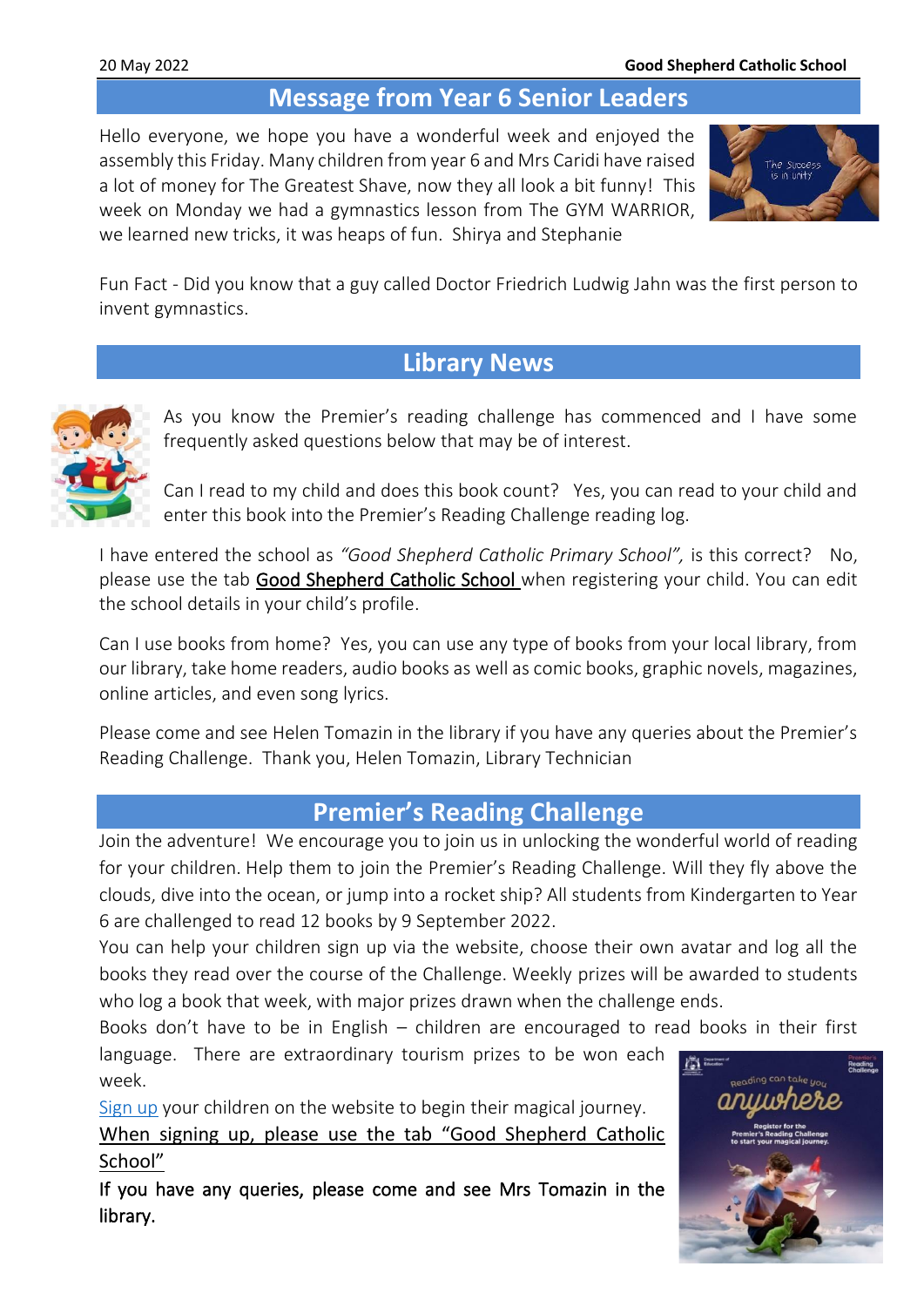# **COVID-19: Talking to your children**



You will find a lot of information in the media about COVID-19 which may create concern about how your child is managing, what they know and what they think.

This website provides a lot of information for families to assist with conversations with your children : [COVID-19 & Australian children | Raising Children Network](https://raisingchildren.net.au/guides/a-z-health-reference/coronavirus-and-children-in-australia#talking-with-children-about-covid-19-nav-title)

**Eco Warriors – Sustainability** 

#### Trash Free Tuesday

While every day should be trash free, Tuesdays at Good Shepherd are special days where we focus on reducing our waste from our school lunches. Please see chart below for more information.



## **Canteen**

Recess orders will be accepted from all students in Kindy to Year 6. We ask parents to write their order on an envelope and place the correct money to avoid handling change. The Canteen Menu is available on our Website.

<http://web.gsl.wa.edu.au/our-families/debbies-deli/>

# **Uniform Shop**

The following items are out of stock at the uniform shop:

- Size 2 Rugby shorts
- Size 2 Track pants
- Size 2 Jumpers

As soon as we receive stock a message will be sent to families via sms or newsletter.

Please also note that in addition to the above items ZIP JACKETS of all sizes are out of stock and will not be available in the near future. Children in Pre-Primary to Year 6 are allowed to wear Jumpers instead of the Jackets.



| <b>Uniform Shop Trading Hours</b> |                      |  |
|-----------------------------------|----------------------|--|
| Tuesday                           | 8:15am – 9:15am      |  |
| Friday                            | $2:15$ pm $-3:15$ pm |  |

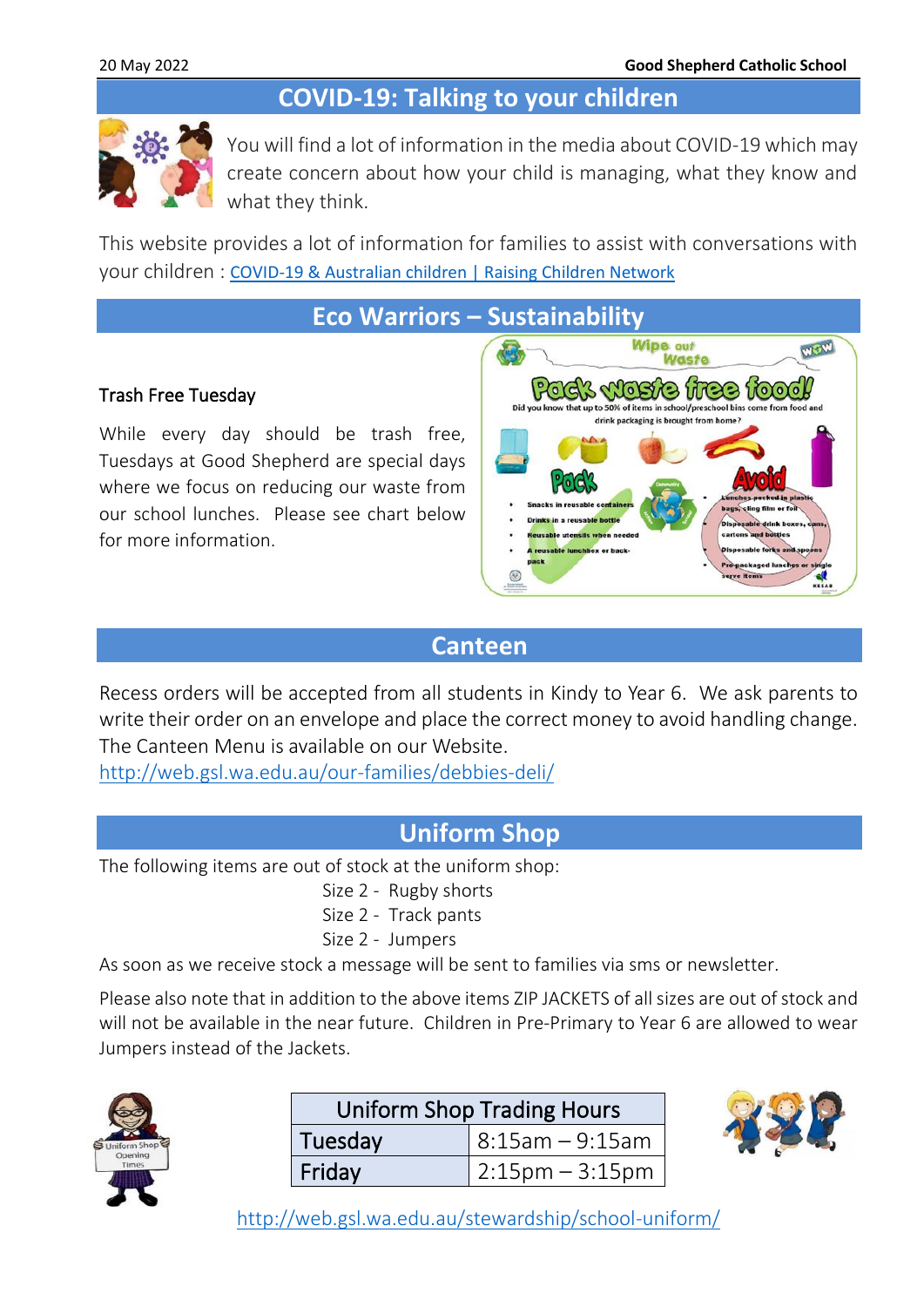# **P&F Page**

#### I **MOTHERS DAY**



We look forward to seeing you all next Friday morning.

Don't forget to book your attendance for catering purposes.



[Mother's Day Morning Tickets, Good Shepherd](https://www.trybooking.com/events/landing?eid=904668&)  [Catholic School, Kiara | TryBooking Australia](https://www.trybooking.com/events/landing?eid=904668&)

*When: Friday 27 May 2022* 

*Time: 8am -8.40am*

ര)

#### **HELP REQUIRED**



To enable the P&F to run successful events, we require some extra help from our school community. If you are available to assist with Mother's Day set up on Friday 27 May 2022 from 7.30am, please contact [gsl.pnf@gmail.com](mailto:gsl.pnf@gmail.com) or Holly Vecchio on0424 529 329.

Remember dads, Father's day isn't too far away and your help to give our mums a special morning would be much appreciated.

#### **UPCOMING EVENTS**

The P&F have some exciting ideas in the pipeline and can't wait to share them with you! Be sure to check back next week for more information.

### **CONTACT US**